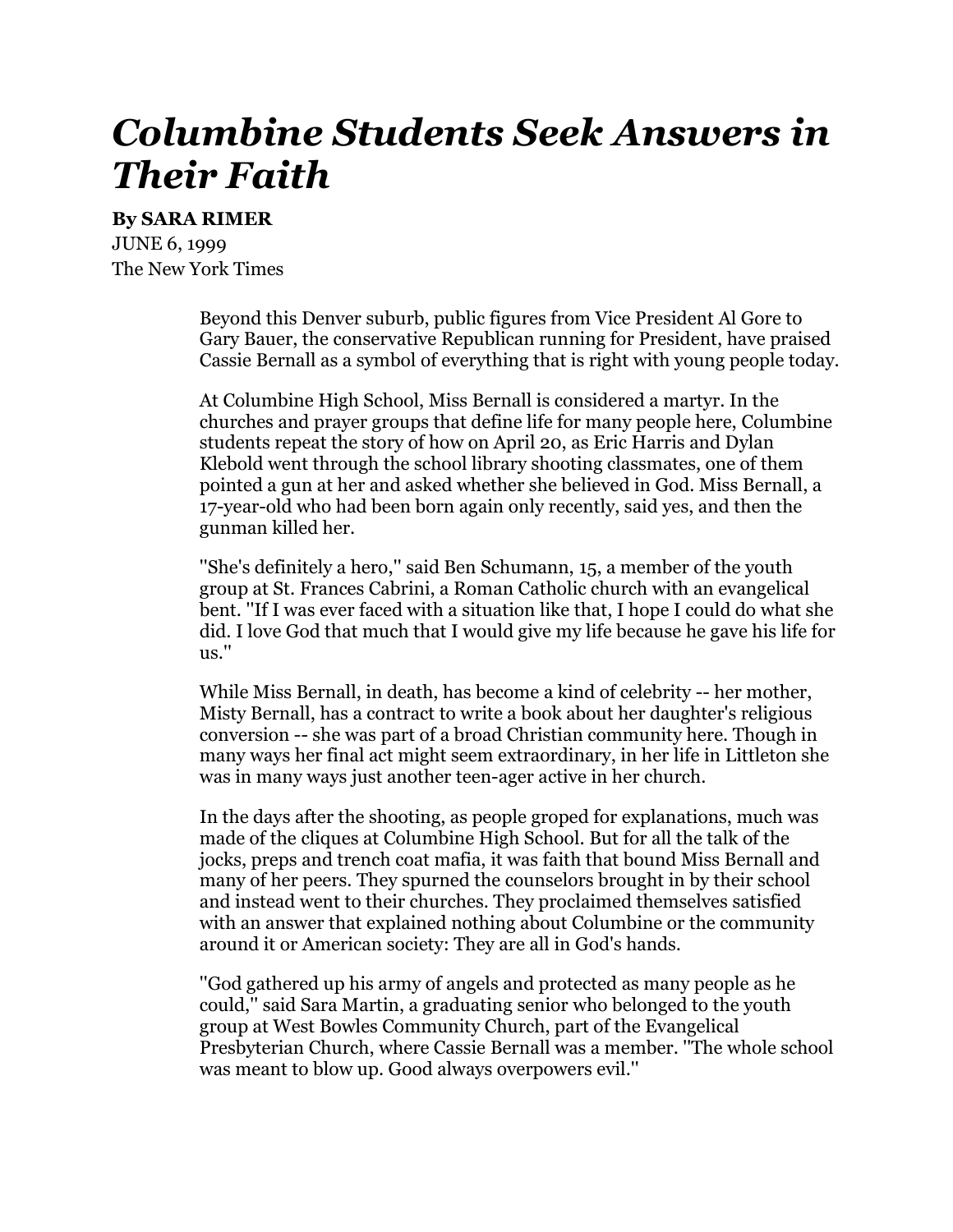The students' comments after the shooting are a vivid reminder of how strong a role religion plays in the lives of people in Colorado and other parts of the country, but they also suggest why evangelical faith is spreading, particularly among the young: In a society that seems unanchored, it provides certainty.

''I totally believe that God always wants the best for us, no matter what,'' said Matt Bruce, a Columbine sophomore who belongs to the youth group at St. Frances, and who was in the cafeteria when the shooting began. ''Was God trying to test us?'' he said. ''That was never a question.''

''I feel like there were thousands of angels in there protecting people, helping people,'' he went on. ''A lot of people might feel that God abandoned people. I feel like he came through completely.''

Experts say adolescence is a prime time for seeking spiritual meaning along with personal identity. And they say that as many teen-agers rebel, experiment and test widely different beliefs -- Miss Bernall, before being born again, had been dabbling in witchcraft and fighting with her parents, according to her minister, the Rev. George Kirsten -- evangelical churches stand out in their ability to take teen-agers seriously, for themselves.

''There's no doubt in my mind that this generation is in a search mode spiritually,'' said Greg Laurie, pastor of the Harvest Christian Fellowship in Riverside, Calif., who leads crusades across the country. ''So many of them have been raised in an amoral culture, without absolutes, without values, and so the result is that many of them have been searching for meaning and finding it in a relationship with Jesus Christ.

''In our crusades, I very unapologetically declare the Bible as truth. I say, 'Here's how to know God.' They're very responsive to that. They want somebody to just get up there and say, 'Here it is.' ''

After the shootings at Columbine, attention focused on a loose group of friends known as the trench coat mafia that sometimes included Mr. Harris and Mr. Klebold. Less noticed was Columbine's Bible Club, which has some 70 members who meet weekly at 6:30 A.M.

The Bible Club includes popular students like Miss Martin, one of the speakers at commencement last month. Like Miss Bernall, she said, she made her own spiritual journey recently, joining the Bible Club and the youth group at West Bowles only after dabbling in everything from Catholicism to Zen Buddhism.

''I was kind of two different people,'' Miss Martin said. ''With my friends, I was totally crazy, loud, obnoxious. Talk about lonely: I would go home and say, 'God, I know you're there.' ''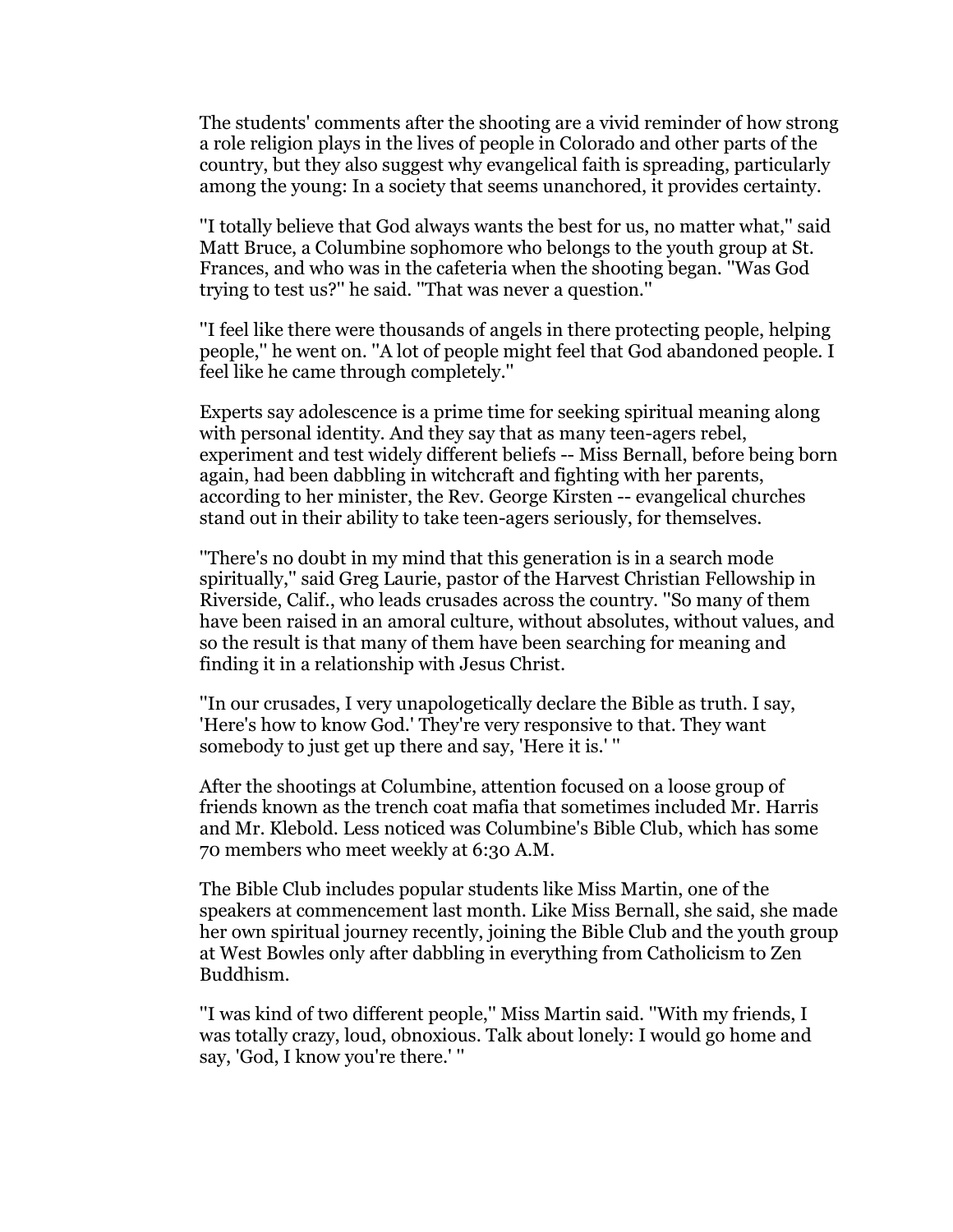Zen Buddhism was ''cool,'' but not for her. ''I didn't get why you would want to attain nothingness,'' she said. ''I've always believed in somethingness.''

In the fall of 1997 another Columbine student, Craig Nason, invited her to his church, West Bowles, for a concert by Kry, the Christian rock group. ''Craig was totally out there,'' she said. ''He was so friendly.'' She wanted to know Mr. Nason's secret. ''When you see someone who has joy -- grounded joy -- you want to know what's going on," she said.

After the concert, Miss Martin participated in an altar call, stepping forward and committing herself to Jesus Christ. ''Every other religion I could dip in and out of,'' she recalled. ''This was like, 'boom!' This could change your life.''

West Bowles is a member of the Evangelical Presbyterian Church, a small, conservative denomination established in 1981. But it had plenty of kindred spirits. The youth group has 300 members, and half the 1,200 parishioners are under 25.

In step with a generation that a West Bowles spokesman, Charles Moore, described as ''more familiar with a talk show format than with religious cathedrals,'' the church resembles a theater, with seats rather than pews, an orchestra pit and stage area, and a huge screen where videos are shown on Sundays.

Members of the youth group hang out together several evenings a week, studying Scripture, playing Frisbee, volunteering at a halfway house for recovering drug addicts and former prison inmates.

The church, Mr. Moore said, is an antidote to the rootlessness of the sprawling Colorado suburbs. ''There is no semblance of community anymore,'' he said. ''It's such a mobile, high-tech culture. That's one of the things we're trying to counter. There is a strong emphasis on relationship building. This becomes the center of their social lives.''

With the church as their center, the students find it easier to resist peer pressure to drink, and have sex, they said. ''Our love for Christ gets us high,'' Mr. Nason said.

Evangelical churches like West Bowles ''take young people seriously as spiritual seekers,'' said Brenda Brasher, an associate professor of religion at Mount Union College in Alliance, Ohio. ''They don't try to turn young people into 1950's Christians. They try to meet young people where they are today.''

In the aftermath of the shooting, many Columbine students found a refuge in church.